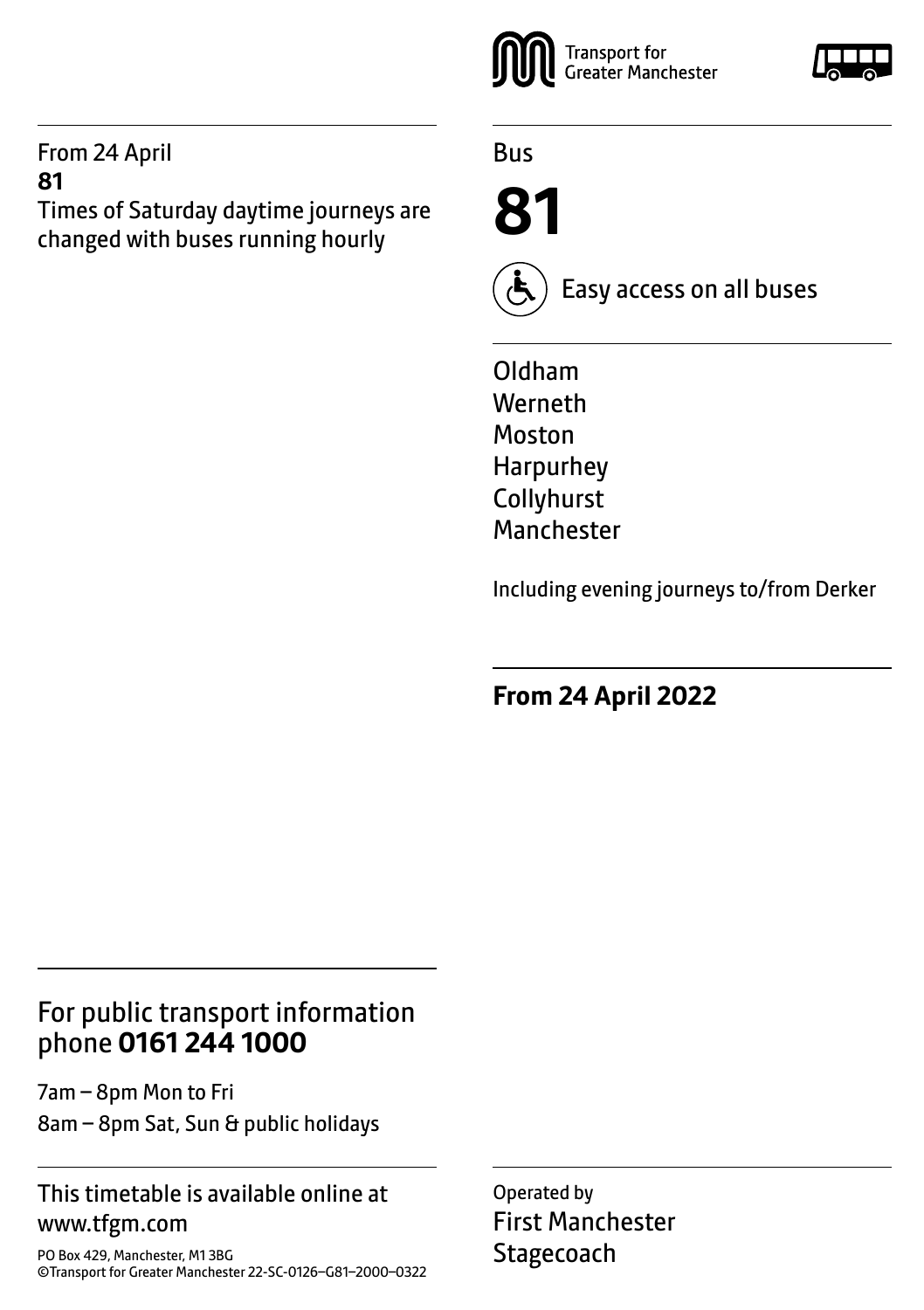# Additional information

# Alternative format

To ask for leaflets to be sent to you, or to request large print, Braille or recorded information phone 0161 244 1000 or visit www.tfgm.com

# Easy access on buses



 Journeys run with low floor buses have no steps at the entrance, making getting on and off easier. Where shown, low floor buses have a ramp for access and a dedicated space for wheelchairs and pushchairs inside the bus. The bus operator will always try to provide easy access services where these services are scheduled to run.

# Using this timetable

Timetables show the direction of travel, bus numbers and the days of the week. Main stops on the route are listed on the left. Where no time is shown against a particular stop, the bus does not stop there on that journey. Check any letters which are shown in the timetable against the key at the bottom of the page.

# Where to find information about service changes

www.tfgm.com Bus station posters Leaflets from outlets.

# Tickets and information

Bus companies offer a range of tickets for use on their own buses. For travel on any service in the County, use System One tickets, including DaySaver. Travelshops provide tickets, information and journey planning advice on buses, trains and trams for work and pleasure.

# Using the 24 hour clock

Times are shown in four figures. The first two are the hour and the last two are the minutes.

0753 is 53 minutes past 7am 1953 is 53 minutes past 7pm



# Operator details

#### **First Manchester**

Wallshaw Street Oldham OL1 3TR Telephone 03456 460707

#### **Stagecoach**

Head Office Hyde Road Ardwick **Manchester** M12 6JS Telephone 0161 273 3377

# **Travelshops**

#### **Manchester Shudehill Interchange**

Mon to Sat 7am to 6pm Sunday 8.30am to 1.15pm and 2pm to 4pm Public hols 8am to 5.20pm

#### **Oldham Bus Station**

Mon to Fri 7am to 5.30pm Saturday 8am to 5.30pm Sunday\* Closed \*Including public holidays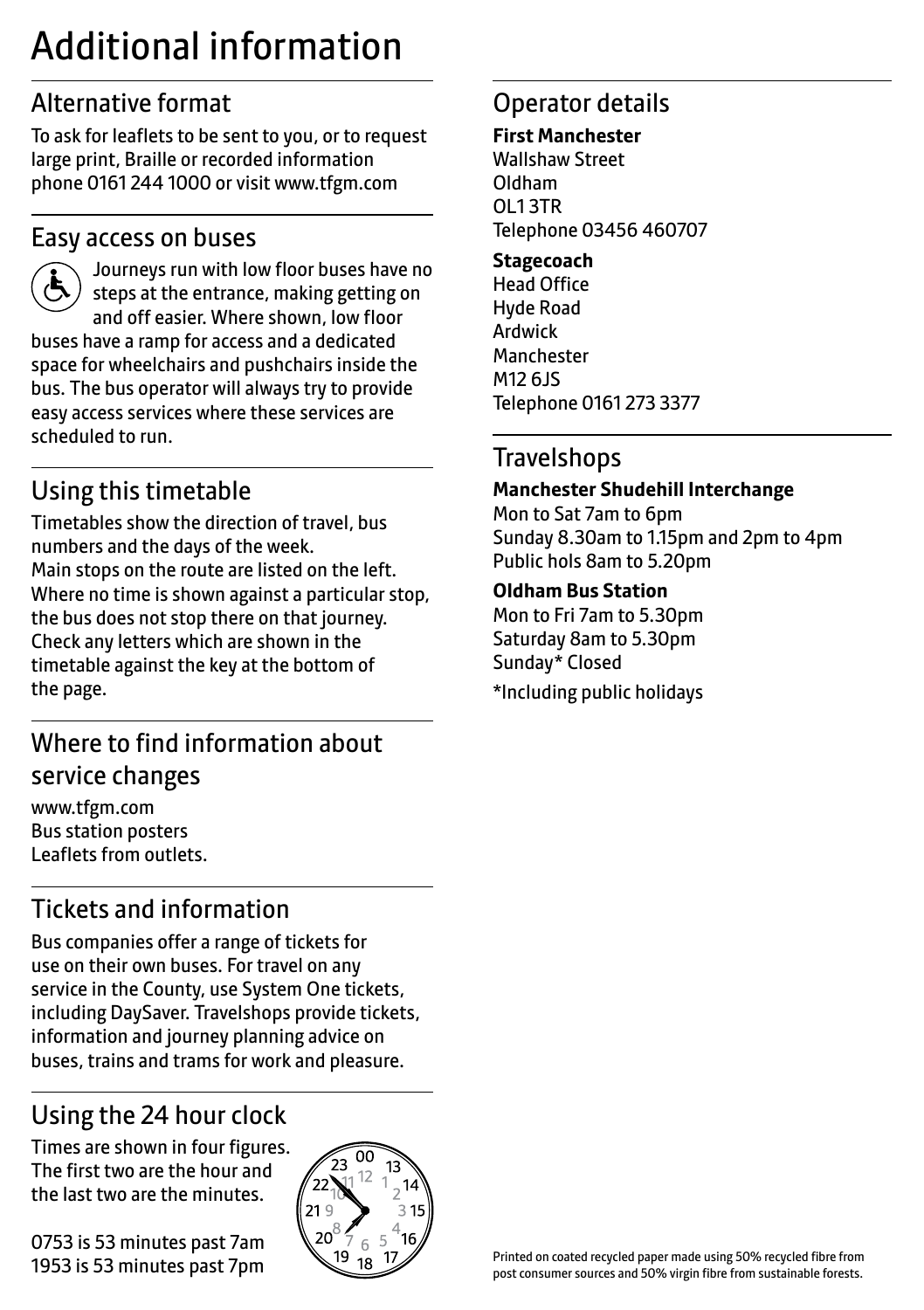# Mondays to Fridays

|                                |           |                                                                        |      |      |           |                   |           |                |     |           |      | M         | M    | M                        | M      |
|--------------------------------|-----------|------------------------------------------------------------------------|------|------|-----------|-------------------|-----------|----------------|-----|-----------|------|-----------|------|--------------------------|--------|
|                                |           |                                                                        |      |      |           |                   |           |                |     |           |      | a         |      | a                        | a      |
| Derker, Wordsworth Road        |           |                                                                        |      |      |           |                   |           |                |     |           |      |           |      | 2052 2152                | 2252   |
| Oldham, Mumps                  |           |                                                                        |      |      |           |                   |           |                |     |           |      |           |      | 2100 2200 2300           |        |
| Oldham, Bus Station            | 0451 0521 |                                                                        | 0551 | 0621 | 0646 0716 | 0746 0819 0851    |           |                |     | 1751      | 1835 | 2008      | 2108 | 2208 2308                |        |
| Werneth, Frederick Street      | 0457 0527 |                                                                        | 0557 | 0627 | 0652 0722 | 0752              | 0825 0857 |                | and | 1757      | 1841 | 2014      | 2114 | 2214                     | - 2314 |
| Coalshaw Green/Turf Lane       |           | 0502 0532 0602 0632 0657 0728 0758 0831 0903 every 1803 1847 2018 2118 |      |      |           |                   |           |                |     |           |      |           |      | 2218 2318                |        |
| Moston, Gardeners Arms         |           | 0509 0539 0609 0639 0704 0737                                          |      |      |           | 0807 0840 0912 30 |           |                |     | 1812      |      |           |      | 1856 2026 2126 2226 2326 |        |
| Moston, Ben Brierley           |           | 0514 0544 0614 0644 0714 0747                                          |      |      |           | 0817              |           | 0850 0920 mins |     | 1820      | 1904 | 2031      | 2131 | 2231                     | - 2331 |
| Collyhurst, Queens Road        |           | 0520 0550 0620 0650 0725 0758 0828 0859 0929 until 1829 1910           |      |      |           |                   |           |                |     |           |      | 2038 2138 |      | 2238 2338                |        |
| Manchester, Piccadilly Gardens |           | 0534 0604 0634 0704 0742 0815 0845 0915 0945                           |      |      |           |                   |           |                |     | 1845 1924 |      | 2045 2145 |      | 2245 2345                |        |

# **Saturdays**

|                                |      |                |      |       |      |           | M         | M         | M              | M    |  |  |
|--------------------------------|------|----------------|------|-------|------|-----------|-----------|-----------|----------------|------|--|--|
|                                |      |                |      |       |      |           | a         | a         | a              | a    |  |  |
| Derker, Wordsworth Road        |      |                |      |       |      |           |           | 2052      | 2152           | 2252 |  |  |
| Oldham, Mumps                  |      |                |      |       |      |           |           |           | 2100 2200 2300 |      |  |  |
| Oldham, Bus Station            | 0451 | 0551           | 0651 |       | 1751 | 1851      |           | 2008 2108 | 2208 2308      |      |  |  |
| Werneth, Frederick Street      |      | 0457 0557      | 0657 | and   | 1757 | 1857      | 2014      | 2114      | 2214 2314      |      |  |  |
| Coalshaw Green/Turf Lane       |      | 0502 0602 0703 |      | everv | 1803 | 1902      | 2018      | 2118      | 2218 2318      |      |  |  |
| <b>Moston, Gardeners Arms</b>  |      | 0509 0609 0712 |      | hour  | 1812 | 1909      | 2026 2126 |           | 2226 2326      |      |  |  |
| Moston, Ben Brierley           |      | 0514 0614 0720 |      | until | 1820 | 1914      | 2031      | 2131      | 2231           | 2331 |  |  |
| Collyhurst, Queens Road        |      | 0520 0620 0729 |      |       | 1829 | 1920      | 2038      | 2138      | 2238           | 2338 |  |  |
| Manchester, Piccadilly Gardens |      | 0534 0634 0745 |      |       |      | 1845 1934 | 2045 2145 |           | 2245 2345      |      |  |  |

M – Journey provided with the financial support of Transport for Greater Manchester

a – Run by Stagecoach. All other journeys are run by First Manchester

I

& - All bus 81 journeys are run using easy access buses. See inside front cover of this leaflet for details

**Summer times:** between mid July and early September, some timetables will be different. Check www.tfgm.com for details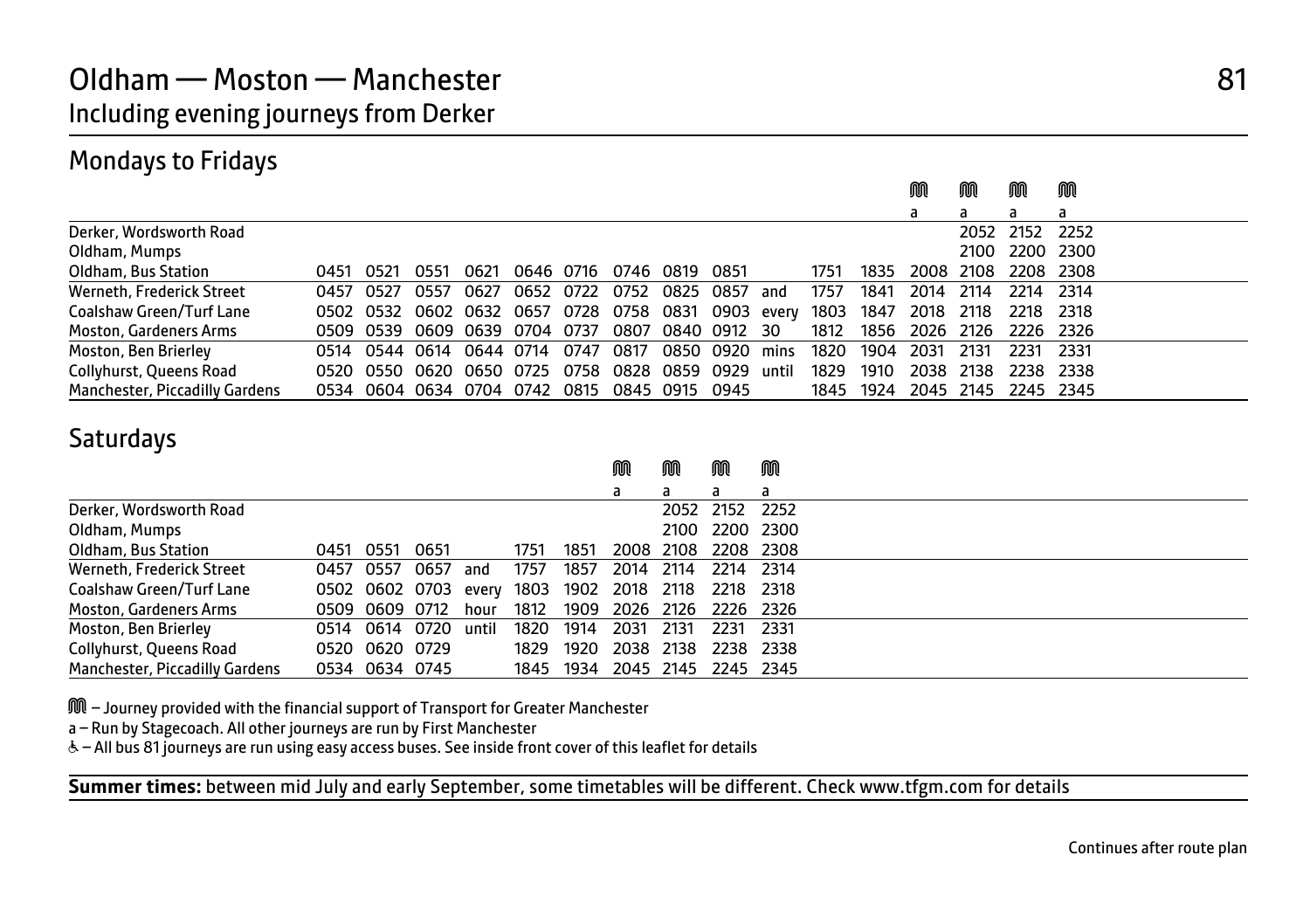# **81**



Contains Ordnance Survey data ©Crown copyright and database right 2010 ©0100022610 Transport for Greater Manchester 2022 Transport for Greater Manchester uses reasonable endeavours to check the accuracy of information published and to publish changes to information in a timely manner. In no event will Transport for Greater Manchester be liable for any loss that may arise from this information being inaccurate.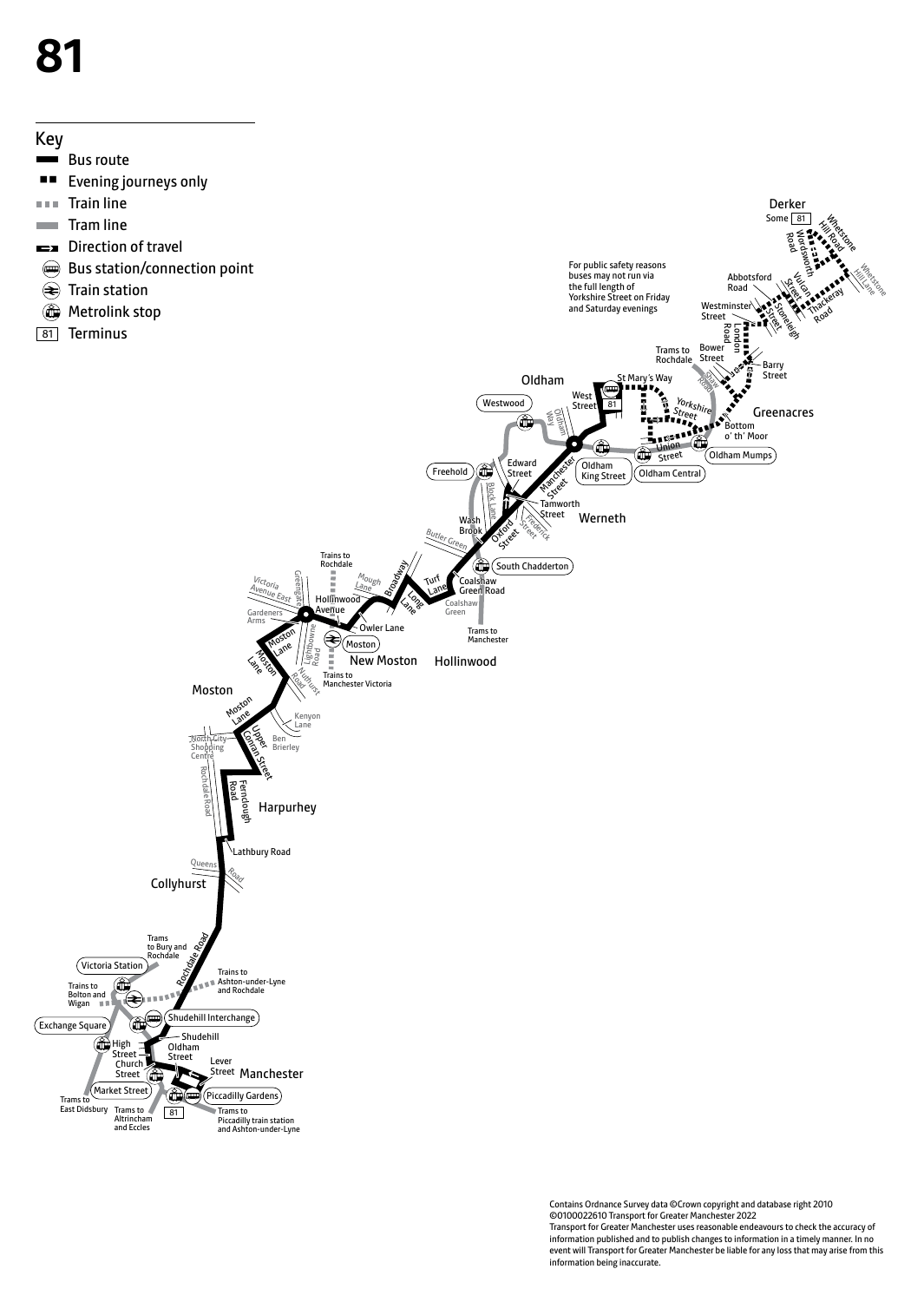# Sundays and public holidays (except Christmas and New Year period)

|                                |          |            |      |           | M                             | M         | M         | M         |  |
|--------------------------------|----------|------------|------|-----------|-------------------------------|-----------|-----------|-----------|--|
|                                |          |            |      |           | a                             | a         | a         | a         |  |
| Derker, Wordsworth Road        |          |            |      |           | 1952                          | 2052      | 2152      | 2252      |  |
| Oldham, Mumps                  |          |            |      |           |                               | 2000 2100 | 2200 2300 |           |  |
| Oldham, Bus Station            | 0656     |            | 1756 | 1856      | 2008 2108                     |           | 2208 2308 |           |  |
| Werneth, Frederick Street      | 0703 and |            | 1803 |           | 1902 2014                     | 2114      | 2214      | 2314      |  |
| Coalshaw Green/Turf Lane       |          | 0709 every |      | 1809 1907 | 2018 2118                     |           | 2218      | 2318      |  |
| <b>Moston, Gardeners Arms</b>  | 0717     | hour       | 1817 | 1914      | 2026 2126                     |           | 2226 2326 |           |  |
| Moston, Ben Brierley           | 0723     | until      | 1823 | 1919      | 2031                          | - 2131    | 2231      | - 2331    |  |
| Collyhurst, Queens Road        | 0730     |            | 1830 | 1925      | 2038 2138                     |           |           | 2238 2338 |  |
| Manchester, Piccadilly Gardens | 0744     |            |      |           | 1844 1939 2045 2145 2245 2345 |           |           |           |  |

For details of buses during the Christmas and New Year period, please phone 0161 244 1000 M<br>M – Journey provided with the financial support of Transport for Greater Manchester

a – Run by Stagecoach. All other journeys are run by First Manchester

W– All bus 81 journeys are run using easy access buses. See inside front cover of this leaflet for details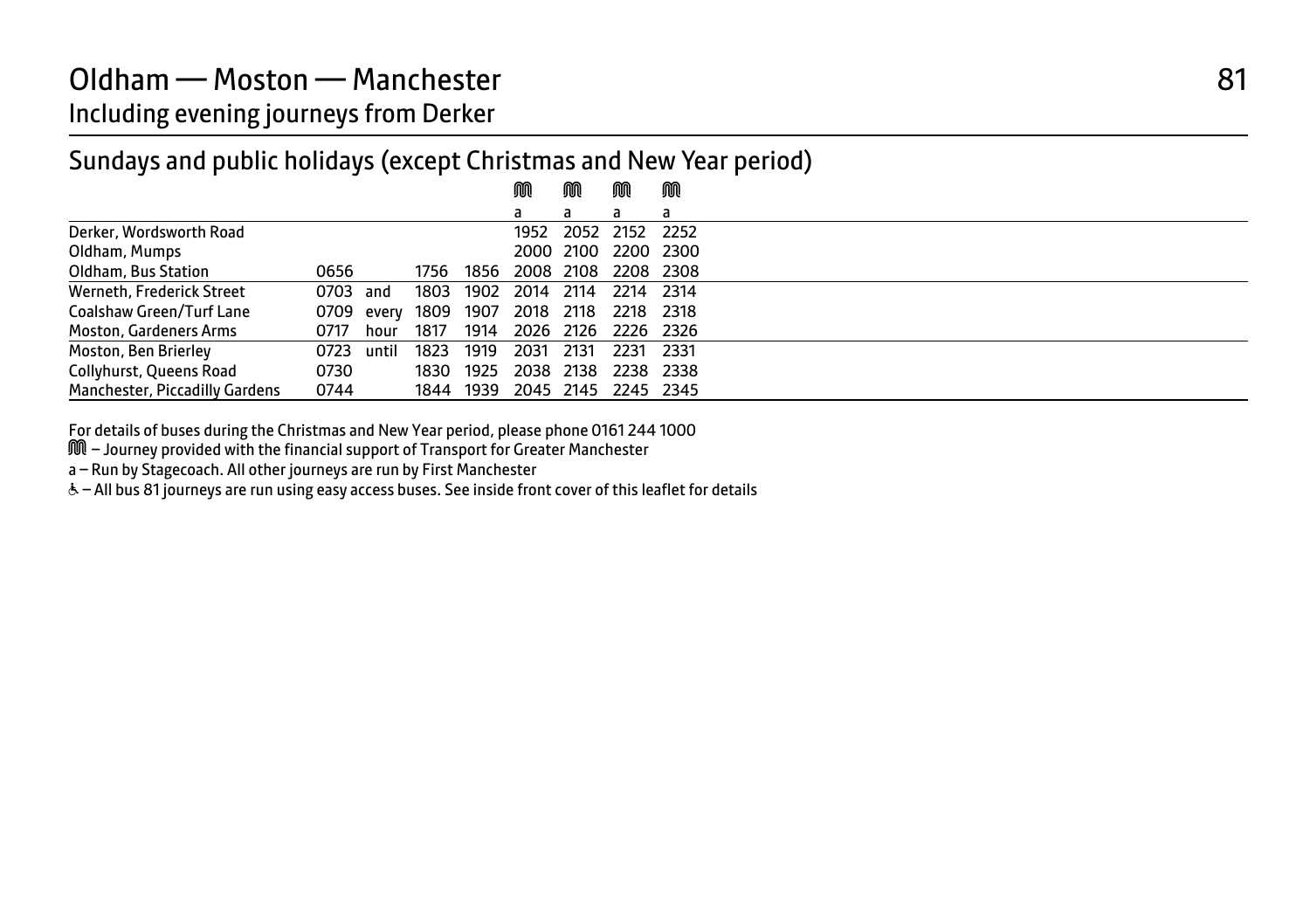# Mondays to Fridays

|                                |      |                |           |      |       |      |      |      |      |      |      |      |      |      |      | M    | M         | M         | M     |
|--------------------------------|------|----------------|-----------|------|-------|------|------|------|------|------|------|------|------|------|------|------|-----------|-----------|-------|
|                                |      |                |           |      |       |      |      |      |      |      |      |      |      |      |      | a    | a         | a         | a     |
| Manchester, Piccadilly Gardens | 0550 | 0620           | 0650 0720 |      |       | 1450 | 1520 | 1550 | 1620 | 1650 | 1720 | 1750 | 1820 | 1850 | 1935 |      |           | 2050 2150 | 2250  |
| Collyhurst, Queens Road        |      | 0602 0632 0702 |           | 0734 | and   | 1504 | 1534 | 1606 | 1636 | 1706 | 1736 | 1804 | 1830 | 1900 | 1945 |      |           | 2059 2159 | 2259  |
| Moston, Ben Brierley           | 0610 | 0640 0710 0743 |           |      | every | 1513 | 1543 | 1617 | 1647 | 1717 | 1747 | 1813 | 1837 | 1906 | 1951 |      | 2106      | 2206 2306 |       |
| <b>Moston, Gardeners Arms</b>  | 0617 | 0647           | 0717      | 0751 | 30    | 1521 | 1553 | 1627 | 1657 | 1727 | 1757 | 1821 | 1843 | 1911 | 1956 |      | 2112      | 2212 2312 |       |
| Coalshaw Green/Turf Lane       |      | 0625 0655 0725 |           | 0801 | mins  | 1531 | 1605 | 1639 | 1709 | 1739 | 1807 | 1831 | 1850 | 1917 | 2002 |      | 2120.     | 2220      | 2320  |
| Werneth, Frederick Street      |      | 0630 0700 0730 |           | 0807 | until | 1537 | 1612 | 1646 | 1716 | 1746 | 1813 | 1837 | 1855 | 1922 | 2007 |      | 2126.     | 2226      | 2326  |
| Oldham, Bus Station            |      | 0637 0707      | 0737      | 0814 |       | 1544 | 1620 | 1654 | 1724 | 1754 | 1820 | 1844 | 1902 | 1928 | 2013 | 2031 | 2131      | 2231      | 2331  |
| Oldham, Mumps                  |      |                |           |      |       |      |      |      |      |      |      |      |      |      |      | 2036 | 2136      | 2236      | 2336  |
| Derker, Wordsworth Road        |      |                |           |      |       |      |      |      |      |      |      |      |      |      |      |      | 2043 2143 | 2243      | -2343 |

# **Saturdays**

|                                |           |                |                    |       |      |      |      | M    | M         | M         | M                   |
|--------------------------------|-----------|----------------|--------------------|-------|------|------|------|------|-----------|-----------|---------------------|
|                                |           |                |                    |       |      |      |      | a    | a         | a         | a                   |
| Manchester, Piccadilly Gardens |           | 0550 0650 0750 |                    |       | 1750 | 1850 | 1950 |      |           | 2050 2150 | 2250                |
| Collyhurst, Queens Road        |           |                | 0602 0702 0804 and |       | 1804 | 1900 | 2000 |      | 2059 2159 |           | - 2259              |
| Moston, Ben Brierley           |           | 0610 0710      | 0813               | everv | 1813 | 1906 | 2006 |      |           |           | 2106 2206 2306      |
| <b>Moston, Gardeners Arms</b>  | 0617      | 0717           | 0821               | hour  | 1821 | 1911 | 2011 |      | 2112      | 2212 2312 |                     |
| Coalshaw Green/Turf Lane       | 0625 0725 |                | 0831               | until | 1831 | 1917 | 2017 |      | 2120      |           | 2220 2320           |
| Werneth, Frederick Street      |           | 0630 0730      | 0837               |       | 1837 | 1922 | 2022 |      |           |           | 2126 2226 2326      |
| Oldham, Bus Station            | 0637 0737 |                | 0844               |       | 1844 | 1928 | 2028 | 2031 | 2131      | 2231      | 2331                |
| Oldham, Mumps                  |           |                |                    |       |      |      |      | 2036 | 2136      |           | 2236 2336           |
| Derker, Wordsworth Road        |           |                |                    |       |      |      |      |      |           |           | 2043 2143 2243 2343 |

M – Journey provided with the financial support of Transport for Greater Manchester

a – Run by Stagecoach. All other journeys are run by First Manchester

I

& - All bus 81 journeys are run using easy access buses. See inside front cover of this leaflet for details

**Summer times:** between mid July and early September, some timetables will be different. Check www.tfgm.com for details